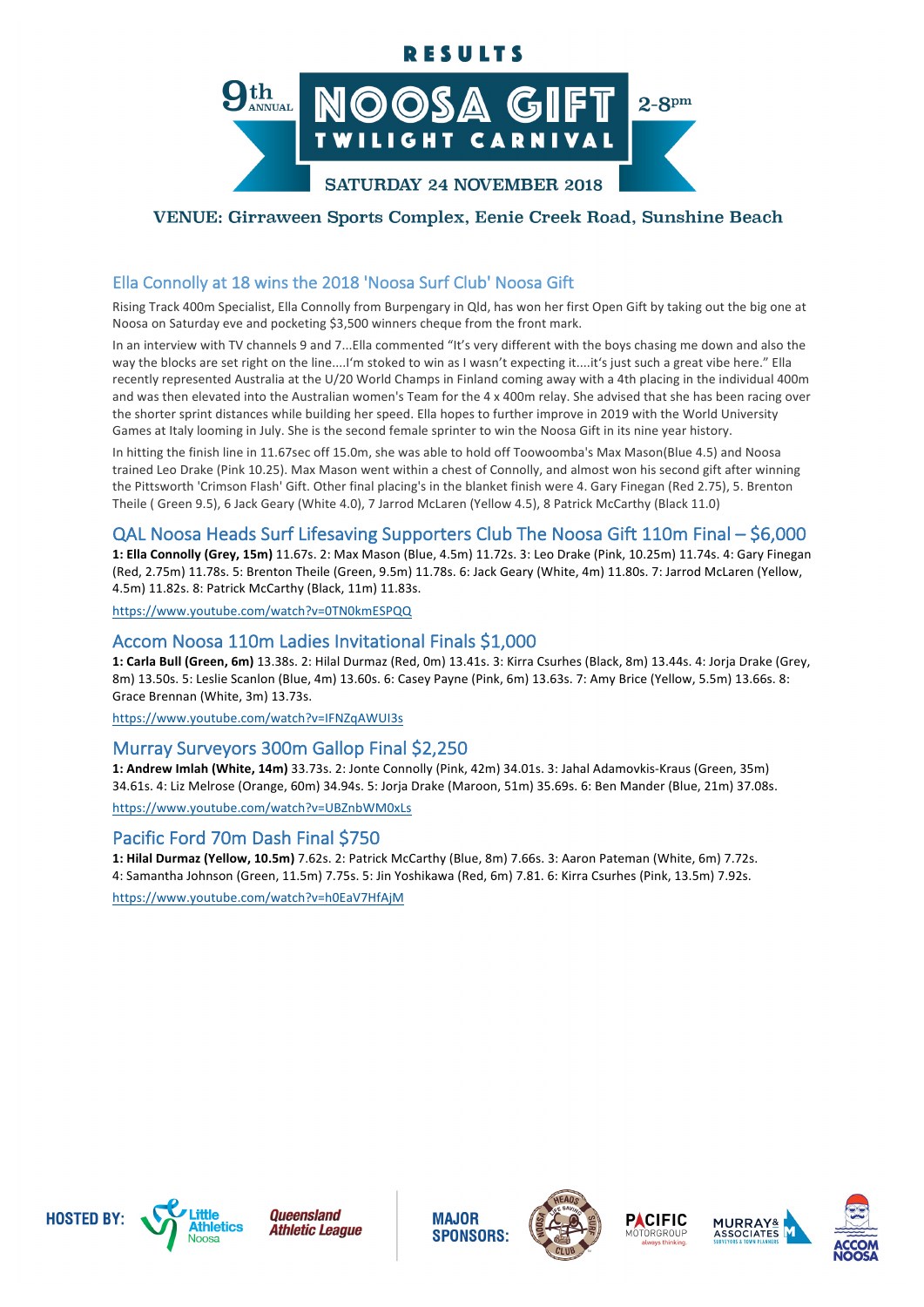# RESULTS



## VENUE: Girraween Sports Complex, Eenie Creek Road, Sunshine Beach

## **Nine Years of Noosa Gift Winners**

#### **100m Read Park Grass**

| 2010 Andrew Hodges | (Yellow) 15.5m 10.26s |  |
|--------------------|-----------------------|--|
| 2011 Patrick Box   | (Yellow) 10.5m 9.91s  |  |
| 2012 Vincent Jason | (Green) 15.5m 10.03s  |  |

#### **110m Girraween Sports Complex Grass**

| 2013 Liam Gander                            | (Yellow) 7.5m 10.88s |  |
|---------------------------------------------|----------------------|--|
| 2014 Chris Mansell                          | (Green) 9.25m 11.27s |  |
| 2015 James Woodgate (Green) 6.0m 11.46s     |                      |  |
| 2016 Samantha Stanley (Maroon) 18.0m 11.20s |                      |  |
| 2017 Ben Thomas                             | (Green) 6.75m 11.31s |  |
| 2018 Ella Connolly                          | (Grey) 15.0m 11.67s  |  |

Liam Gander's 2013 win, off 7.5m for 10.88sec rates him at a speed of 9.42meters/second as being the fastest ever Noosa Gift Winner. He was driven to the line in a great battle by backmarker Gary Finegan (Red 6m) who finished second in a time of 10.90sec.

Samantha Stanley (8.21m/sec) and Ella Connolly's (8.14m/sec) rate as outstanding Noosa Gift wins to hold off their fields from the front markers positions in 2016 and 2018 respectively.

## **LITTLE ATHLETICS TRACK FINALS**

**EVENT 1: Sponsored by Noosa Athletics – 900m Invitation Boys h/cap Final:** 1: Matt Brice, Noosa (Blue, 55m) 2:31.86. 2: Luca Ferroussatt, University (Red, 0m) 2:32.83. 3: Hudson Jessup, Noosa (Black, 95m) 2:33.57.

EVENT 2: Sponsored by Tommy & Sarah's coffee van - 900m Invitation Girls h/cap Final: 1: Billie Horn, Noosa (Black, 65m) 2:49.92. 2: Dakota Web, St George (no colour, 180m) 2:53.47. 3: Kaiya Hides, Noosa (Green, 55m) 2:55.30.

**EVENT 8: Sponsored by The Athletes Foot (Noosa Civic) – NEW EVENT – One Mile Invitational Mixed h/cap Final:** 1: Alex Davies, Ipswich 4:41.79. 2: Valentino Serra, Noosa 4:44.74. 3: Hudson Jessup, Noosa 4:46.14. 4: Billie Horn, Noosa 4:53.09. 5: Ella Keenan, Noosa 5:13.56. 6: Luca Ferroussatt, University 5:19.32. 7: Ella Tudor, Noosa 5:31.93. 8: Leonardo Serra, Noosa 5:51.97.

**EVENT 12: Sponsored by R&W – Primary Schools Relay 'One Mile Challenge':** 1: Sunshine Beach State Primary School 'A'. 2: Good Shepherd Lutheran College. 3: Sunshine Beach State Primary School 'B'.

**EVENT 14: Sponsored by Noosa Heads Lions Club – Noosa Little Athletics 70m Junior U13–U17 Boys Final:** 1: Josh Fabiani (Yellow) 7.97s. 2: Jayden Brown, University (Blue) 8.03s. 3: Matt Brice, Noosa (Pink) 8.05s.

**EVENT 15: Sponsored by Tewantin Noosa Bowls Club – Noosa Little Athletics 70m Junior U13–U17 Girls Final:** 1: Leah Clark, Ipswich (Blue) 8.77s. 2: Kaiya Hides, Noosa (Yellow) 8.88s. 3: Jennifer Ladewig, Noosa (White) 8.91s.

**EVENT 17: Sponsored by Noosa Trophy & Engraving Centre – 100m U12 Boys Final:** 1: Josh Price (Blue) 14.84s. 2: Jayden Cameron (White) 14.99s. 3: Dylan Patterson (Red) 15.10s.

**EVENT 18: Sponsored by Accom.Noosa – 100m U12 Girls Final:** 1: Poppy Craddock, Noosa (Yellow) 15.16s. 2: Saffi McFarlane, Gympie (Green) 15.60s. 3: Erin McGarry, Noosa (Purple) 15.66s.

EVENT 20: Sponsored by Murray & Associates Surveyors - 300m U13-U17 Mixed Final: 1: Leah Clark, Ipswich 31.59s. 2: Luca Ferroussatt, University 35.79s. 3: Thomas Hayman 36.44s.





**MAJOR SPONSORS:**